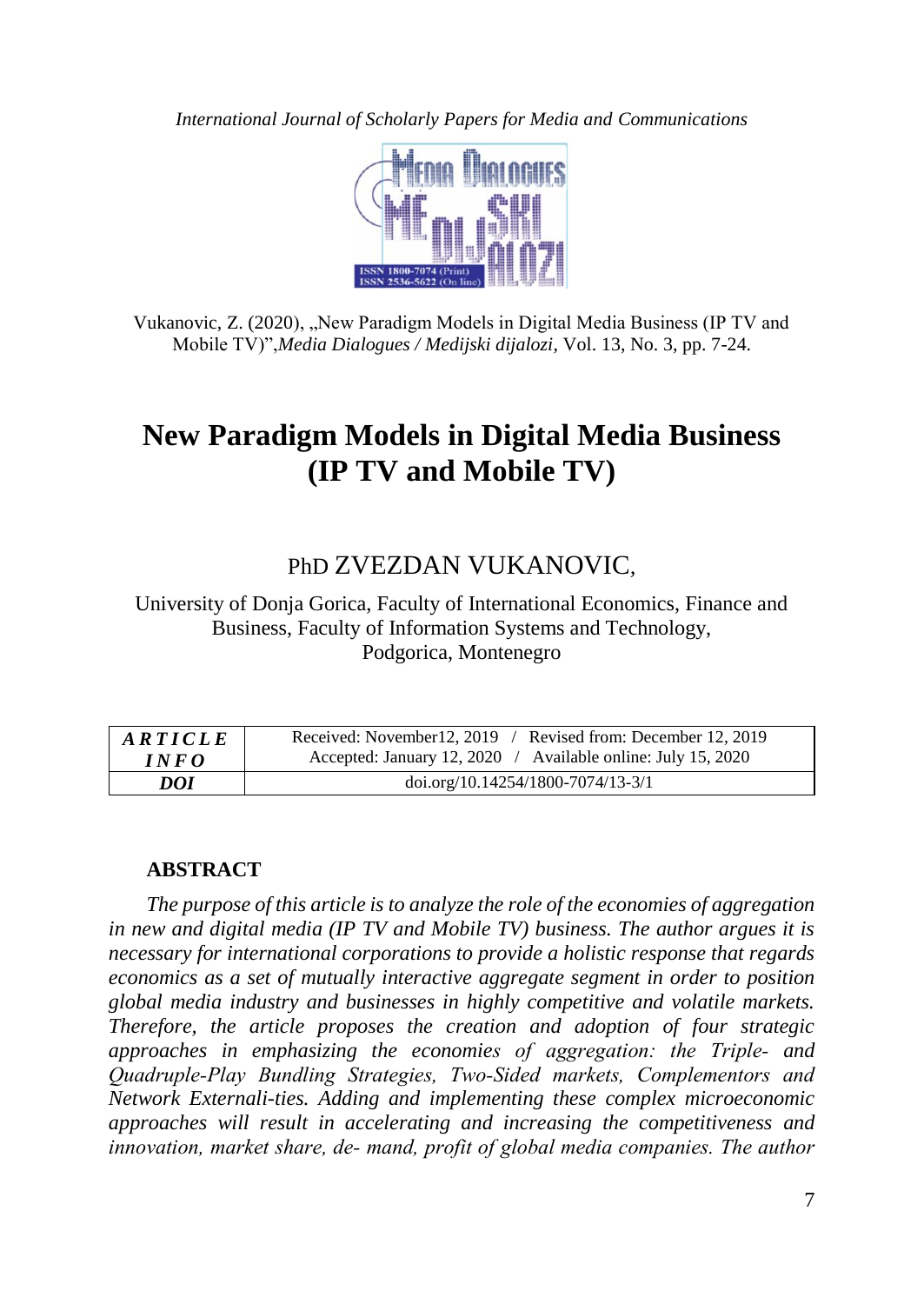*empirically prves the validity for IPTV and Mobile TV market growth by calculating the projected number of worl-dwide users from 2009 to 2015 based on the analysis of nineteen leading internati-onal research and consulting agencies. The figures show an increase of Mobile TV subscribers from 2009 to 2015 for approximately 242% (78.5 to 190 millions). On the other hand, the research shows an 44 increase of IPTV subscribers from 2009 to 2013 for 202% (42.2 to 85.5 millions). In conclusion, it is important to realize that the greatest potential for the application of the economies of aggregation in the global media industry is evident in the emerging global IP TV and Mobile TV markets. The reason is that only 1.8% of all mobile phone users worldwide that are presently esti-mated at 3.3 billion are Mobile TV subscribers, whereas only 2.2% of all TV users worldwide (currently estimated at 1 billion) are IPTV subscribers.* 

**KEYWORDS**: *Digital media, interactive media, communications, media economics, multihoming, IP TV, cellular-mobile TV*.

#### **INTRODUCTION**

Due to the increasing global competition economists generally agree that an important feature of any modern macroeconomic theory is an explicit aggregation of the microeconomic behavior of all agents in the economy. During the last two decades, user‐generated content, mass customization, and personalization have replaced mass production in the media business. Accordingly, economies of scale have been substituted largely by economies of scope. Meanwhile, global hyper-competition has fragmented niche markets and stimulated media corporations to search for more original and innovative services. To be profitable, innovative services in the media industry and business have to be diffused and distributed efficiently and effectively via various cross‐media platforms (broadband, multicast, and convergent digital models). Ideally, the economies of aggregation can be based on four crucial strategic and economic concepts: Triple‐ and Quadruple‐Play Bundling Strategies, Two‐Sided markets, Complementors and Network Externalities. It is important to point out that all four concepts are fundamental in terms of increasing the demand and diffusion of innovation.

#### **1. MAJOR MODELS OF DIFFUSION OF INNOVATIONS**

To be profitable and effectively applied by consumers, the innovation has to be efficiently diffused. This notion implies that innovation is of little value unless it diffuses. Effective diffusion of innovations increases economies of scale effects and captures profits before competitors. The diffusion of innovation is particularly impor-tant in media industry, as the global competition tends to be fierce, whereas the market is becoming increasingly volatile. Generally speaking, companies should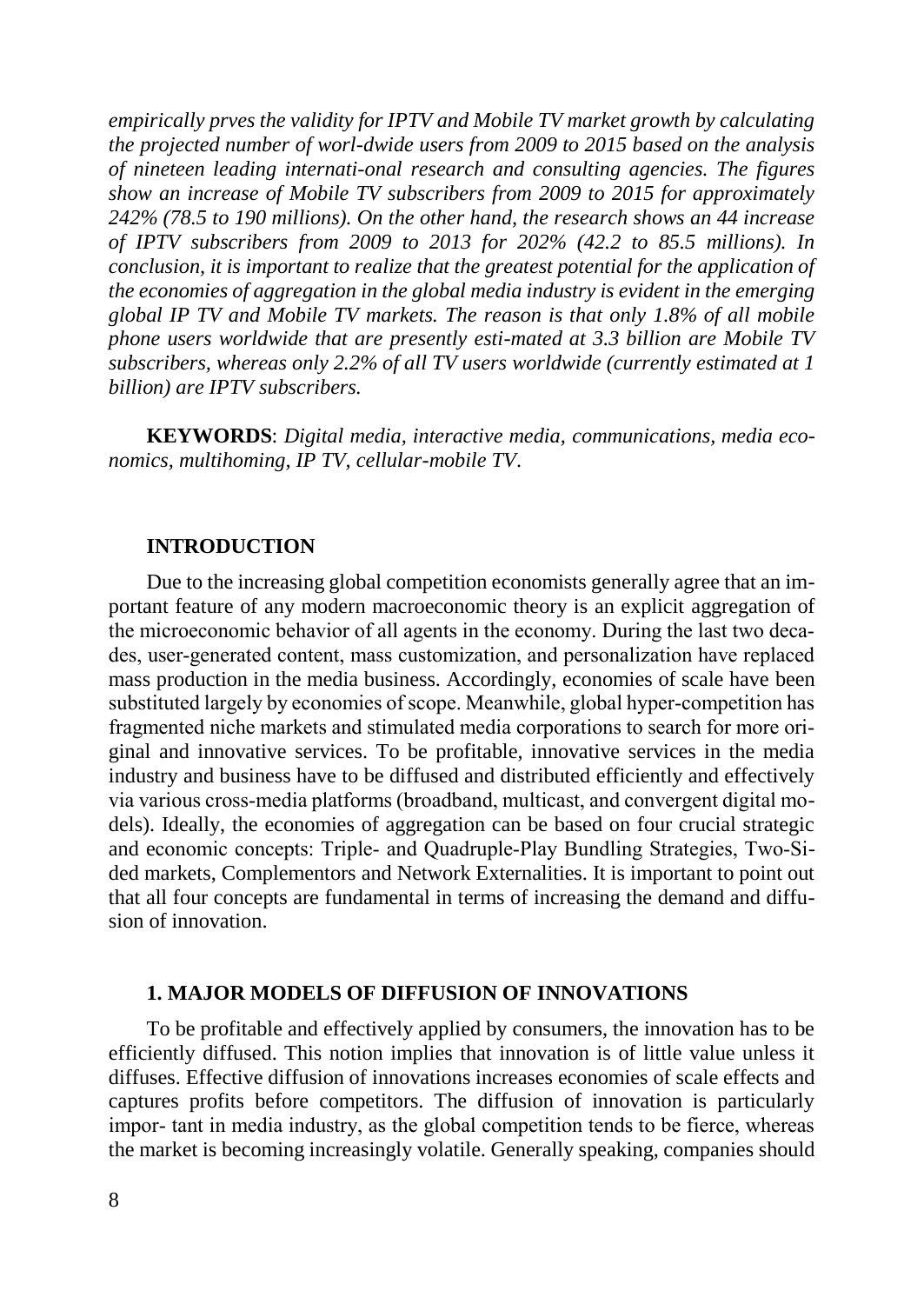accelerate the diffusion of innovations because early movers tend to achieve higher market shares.

The major models of innovation management and its diffusion models that have been recommended by experts at the beginning of the 21st century include:

- Sustained innovation (Trauffler and Tschirky, 2007),
- Hyperinnovation (Harris, C. and Harris, C.M., 2002)
- Incremental innovation (Trauffler and Tschirky, 2007),
- Persistent Innovation (Le Bas and Latham, 2005),
- Open innovation (Vanhaverbeke et al., 2006), and
- Innovation by demand (McMeekin, et al., 2002).

Accordingly, it is advisable to point that main trends of effective and profita‐ ble innovation and its diffusion models will have to display characteristics that are related to efficient, sustained, incremental and persistent innovation that is based by consumer and business demands.

### **2. THE ECONOMIES OF AGGREGATION IN GLOBAL MEDIA BUSINESS**

Furthermore, the importance of the economies of aggregation in global media business is particularly important as present and future markets are in the process of global expansion. The potential for global competition will increase by about 300% between 2007 and 2037. It is important to notice that in terms of the average return on invested capital, the media industry (1963–2003), together with pharmaceuticals, hou- sehold and personal products, and computer software and services, represents the most profitable global industry (Grant, 2008).

The increased importance of the media industry has grown incessantly over the last 15 years as a result of a continual deregulation of broadcasting industries as well as new digital convergence. Its increased importance is particularly reflected in economic respects. The global media industry encompasses over \$1 trillion (Vizjak and Ringlstetter, 2003) and accounted for about 22% of the total information industries' revenue (Compaine and Gomery, 2000). In its annual media forecast, Pricewaterhouse‐Coopers (2008) projects that global media revenue will grow by an average of 6.6% per year, reaching \$1.29 trillion in 2012.

Neoliberal globalization will accelerate network (effects) externalities. Studies by Barrett and Yang (2001), Economides (1996a, 1996b), Katz and Shapiro (1994), Kikuchi and Kobayashi (2007), and Shy (2001) demonstrated that the role and impact of network effects is amplified in the globalized world and trade liberalization (Barrett and Yang, 2001; Economides, 1996, 1996a; Katz and Shapiro, 1994; Kikuchi and Kobayashi, 2007; Shy, 2001). Furthermore, international firms gain from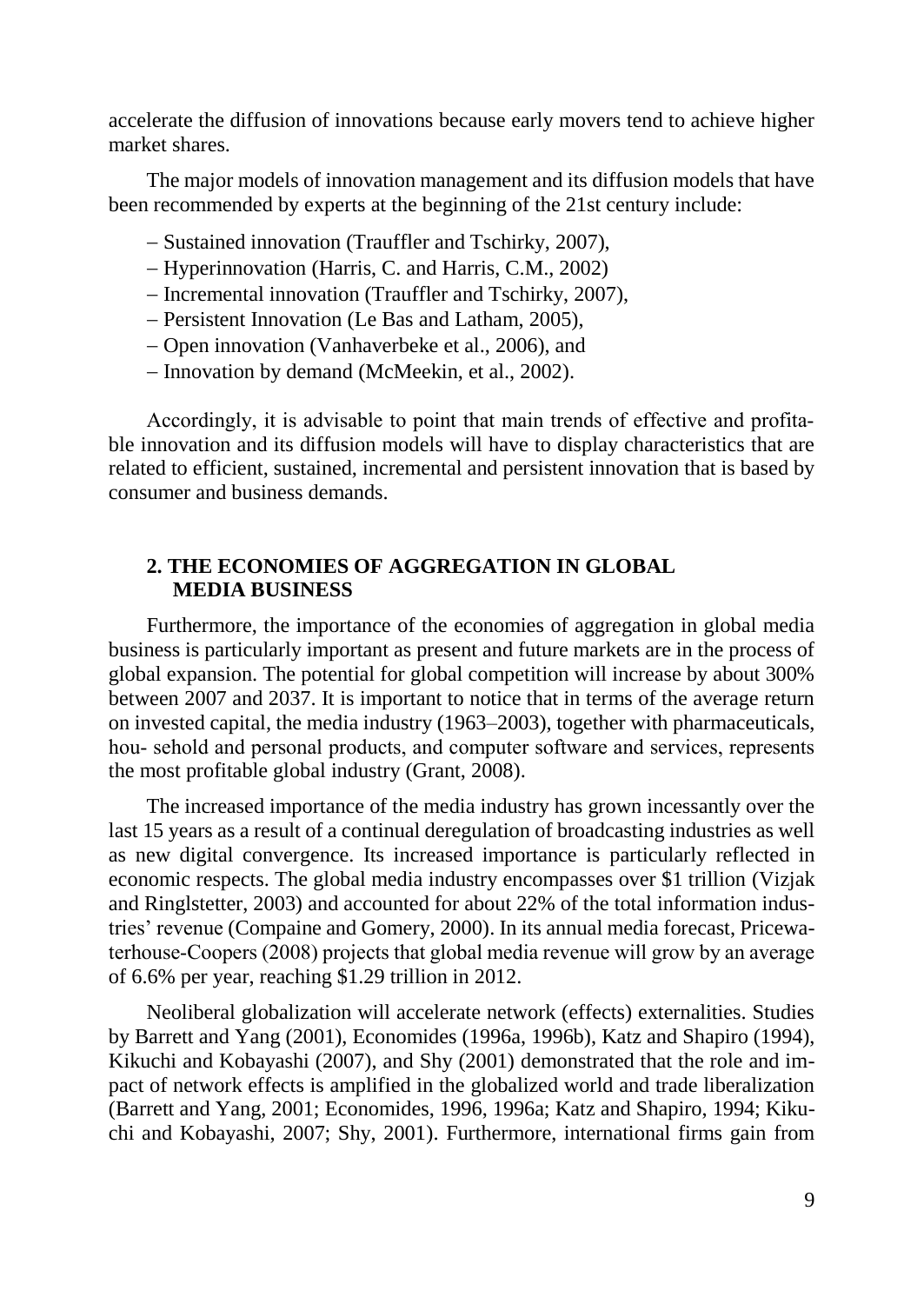globalization and trade liberalization due to intensified network effects (Kikuchi and Kobayashi, 2007).

# **3. EMPIRICAL EVIDENCE FOR GLOBAL GROWTH OF MOBILE TV AND IPTV MARKETS**

The author empirically proves the validity for IPTV and Mobile TV market growth by calculating the projected number of worldwide users from 2009 to 2015 based on the analysis of nineteen leading international research and consulting agencies dominantly based in the USA, UK, China and India. The international consul‐ ting agencies that calculate the projected number of worldwide users of Mobile TV in the period 2009 – 2015 include In Stat Research, Datamonitor Research, Inofonetics Research, RNCOS, Informa Telecoms and Media, Juniper Research and McKinsey Research. Their projections of worldwide Mobile TV users show an increase of Mobile TV subscribers from 2009 to 2015 for approximately 242% (78.5 to 190 millions).

On the other hand, the research covering the projection of worldwide IP TV subscribers was based on the reports of the following international consulting agencies MRG – Multimedia Research Group, Gartner Research, Infonetics Research, Stra‐ tegy Analytics, Open IPTV Forum, IMS research, Parks and Associates, i Supply Corporation, RNCOS, Pyramid Research, Canalys, Companies and Markets. Their research shows an increase of IPTV subscribers from 2009 to 2013 for 202% (42.2 to 85.5 millions).

# **4. TRIPLE AND QUADRUPLE‐PLAY BUNDLING STRATEGIES**

Bundling is the strategy of adopting, competing, and differentiating corporate portfolios in volatile media markets. Bundling strategies add value to different services by inventing economical packages that are convenient to use. As such, bundling can create economies of aggregation for information goods if their marginal costs are very low, even in the absence of network externalities, economies of scale, or economies of scope. Bundling stimulates multi‐product media firms to innovate.

The bundling of services is defined as marketing two or more components of the same service together as a package at a special price (Shaw, 2006). A triple‐play bundling strategy is the optimum method for leveraging financial gain from the content. This strategy is very common in the software business (e.g., bundle a word processor, a spreadsheet, and a database into a single office suite) and in the cable television industry (e.g., basic cable in the United States and the European Union (EU) generally offers many channels at 1 price). Today, the concept of bundling is dominantly seen as an optimal marketing and management strategy for a multiservice firm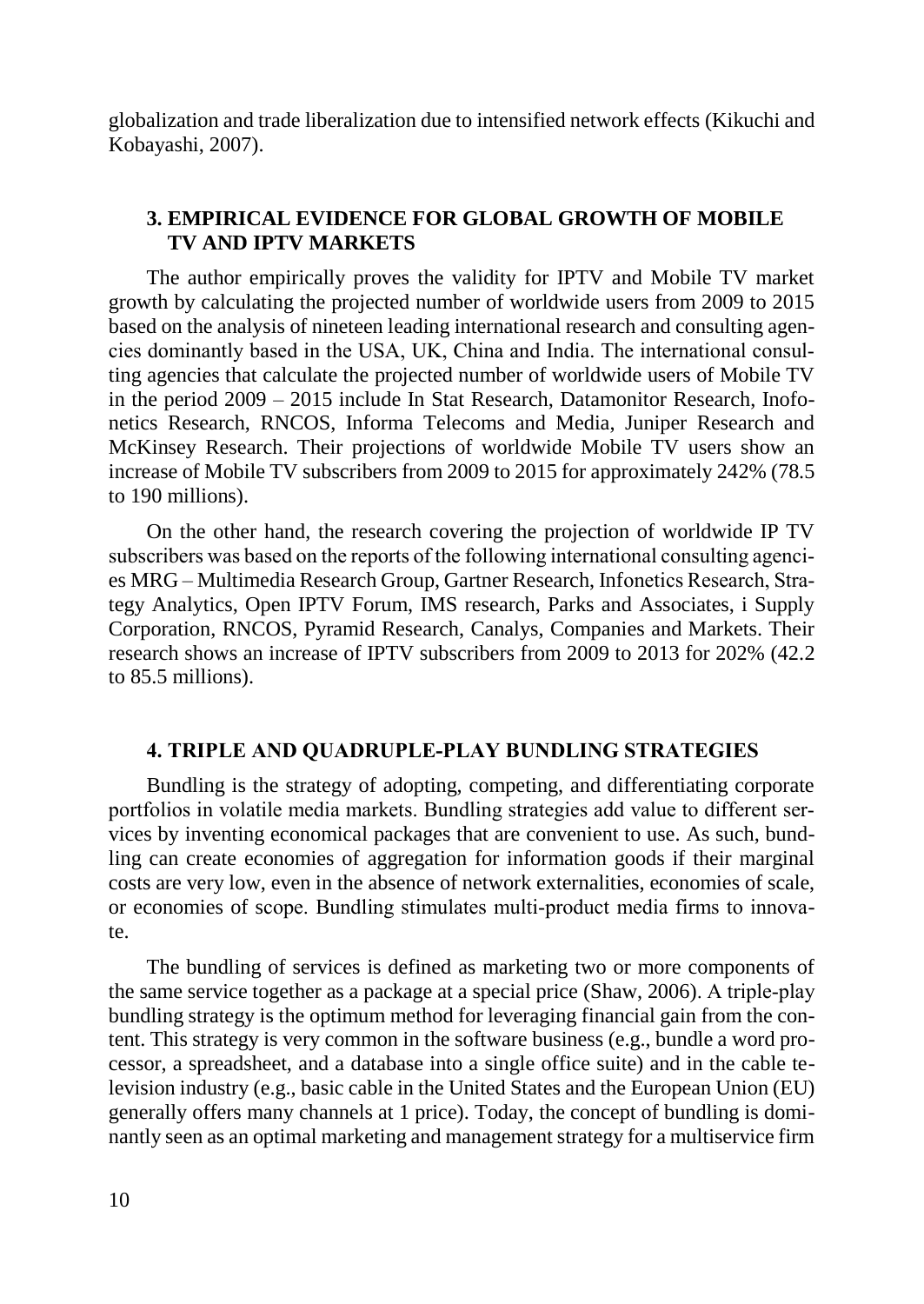with access to a client. This strategy profits from cost synergies that include (a) value‐adding services and content and (b) price discounts.

A quadruple‐ and triple‐play bundling strategy implies the utilization of multiple services, devices, and technological domains (TV, broadband, telephony, and mobile telephony), but one network, one vendor, and one bill. Broadband has e-merged as the central hub of the bundling trend. There are two main reasons for this: (a) Broadband subscriptions comprise the fastest‐growing sector of the global telecoms market with broadband, and (b) it is possible to deliver all the fixed-line elements of a service bundle over the same access technology. These benefits enhance profit; ensure customer loyalty (thereby decreasing customer churn); and increase consumer choices, market shares, and average revenues per user while helping to reduce churn and protect against incursions from new competitors. Competitive pressures and changing consumption habits are encouraging media firms to market bundles of services that include television, telephony, and Internet access (Baranes, 2006). Studies initiated by Whinston (1990) have shown that the profitability of bundling results from economies of scale in the tied market. Other studies (Carbajo, de Meza, & Seidmann, 1990; Chen, 1997; Seidmann, 1991) have shown that bundling may mitigate competition by inducing more differentiation (Carbajo et al., 1990; Chen, 1997; Seidmann,1991).

The triple-play bundling strategy is most successful when there are economies of scale in production and economies of scope in distribution, marginal costs of bundling are low, production set-up costs are high, customer acquisition costs are high, and consumers appreciate the resulting simplification of the purchase decision and benefit from the joint performance of the combined product. Research by Bakos and Brynjolfsson (2000) found that bundling was particularly effective for digital "information goods" with close to zero marginal cost, and could enable a bundler with an inferior collection of products to drive even superior quality goods out of the market place.

# **5. THE ROLE OF NETWORK EXTERNALITIES IN THE MEDIA INDUSTRY AND BUSINESS**

Network externalities were originally introduced in the communications network literature. Before the invention of telecommunications, Internet, and digital media, the effect of network externalities was less visible and dominant. Theoretically, network externalities are described as a mechanism whereby a firm's marginal product of an input is positively affected by other firms' use of the same input (Ongardanunkul, 2003). Network effects arise because of complementarities. In a traditional network, network externalities arise because a typical subscriber can reach more subscribers in a larger network. In addition, it is advisable to point out that by increasing the size of the network, the value of authorized users is increased. At this point, we witness the crea‐ tion of positive network effects, which raise the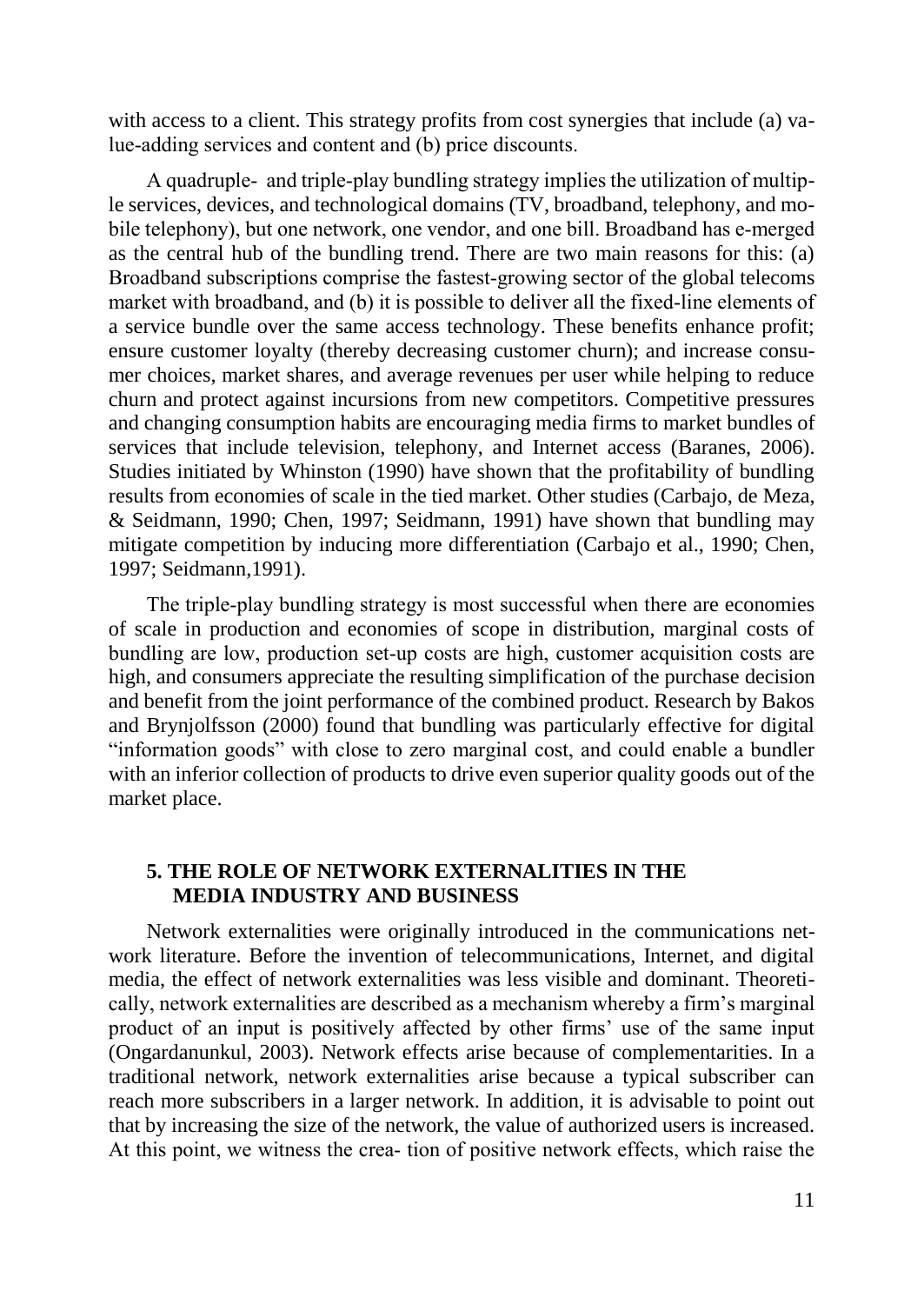value received by consumers as mar‐ kets get larger. As such, the network of competitors with larger market shares will have an advantage over smaller competitors.

The existence of network externalities is the key reason for the importance, growth, and profitability of global media industry in the new, digital, and network economy. Unlike in many other businesses, in the media services industry the benefit from consuming increases with the number of other people consuming (Hoskins et al., 2004). An extra subscriber to the media network brings additional benefits to current subscribers. Similarly, the loss of a subscriber reduces benefits to current subscribers. For example, a telephone is of little value if no one else is using it, of moderate value if only a few of one's potential contacts use it, and indispensable if everyone uses it. Obviously, the value of consuming a certain TV channel by only a few consumers has increased with the number of other subscribers. Economists refer to this phenomenon as network externalities. Accordingly, a product or service possesses network externalities if the utility one derives from it is a positive function of the number of other people who consume it. Most media and communications technologies such as satellite and cable TV, cellular TV, and Internet Protocol (IP) TV are network goods in this sense: They literally constitute a network, and the value of the network depends on the number of persons (or organizations or other entities) connected to it. Historically, indirect network externalities have influenced the outcome of technology competition in many markets, including AM stereo, color television, videocassette recorders, CD players, laser disc players, and personal computers (Ducey and Fratrik, 1989; Farrell and Shapiro, 1992; McGahan et al., 1997). More recently, as analog technologies give way to digital technologies that require new software, indirect network externalities will play an important role in the evolution of a wide range of technology markets (Yoffie, 1996).

Therefore, it is advisable to point out that network effects have attracted significant attention from economists in recent years as they have been driven by a continuous growth of the digital media, Internet and media globalization, a quest for improved efficiency, and cost reduction (Gupta et al., 1999). These paradigm changes that occur in the field of management economy influence value chains to be increasingly reorganized in value networks. The network thus involves corporations, customers, and stakeholders (Peck and Juttner, 2000). At the same time, customers are taking part in global social networks that shape their perceptions and inform their decisions. This is facilitated by increased Internet and mobile communications access.

The result of these different types of associations is called network economyan economy in which the relationships among its members is a product of the information they exchange (Evans and Wurster, 1997). When large international media companies work in a networked economy, they observe lower complexity, better internal communication, flexibility, tailored resource allocation, and high potential for innovation (Johnston and Lawrence 1988). The basic concept of the network economy is that the value of being a part of a network increases as the network size in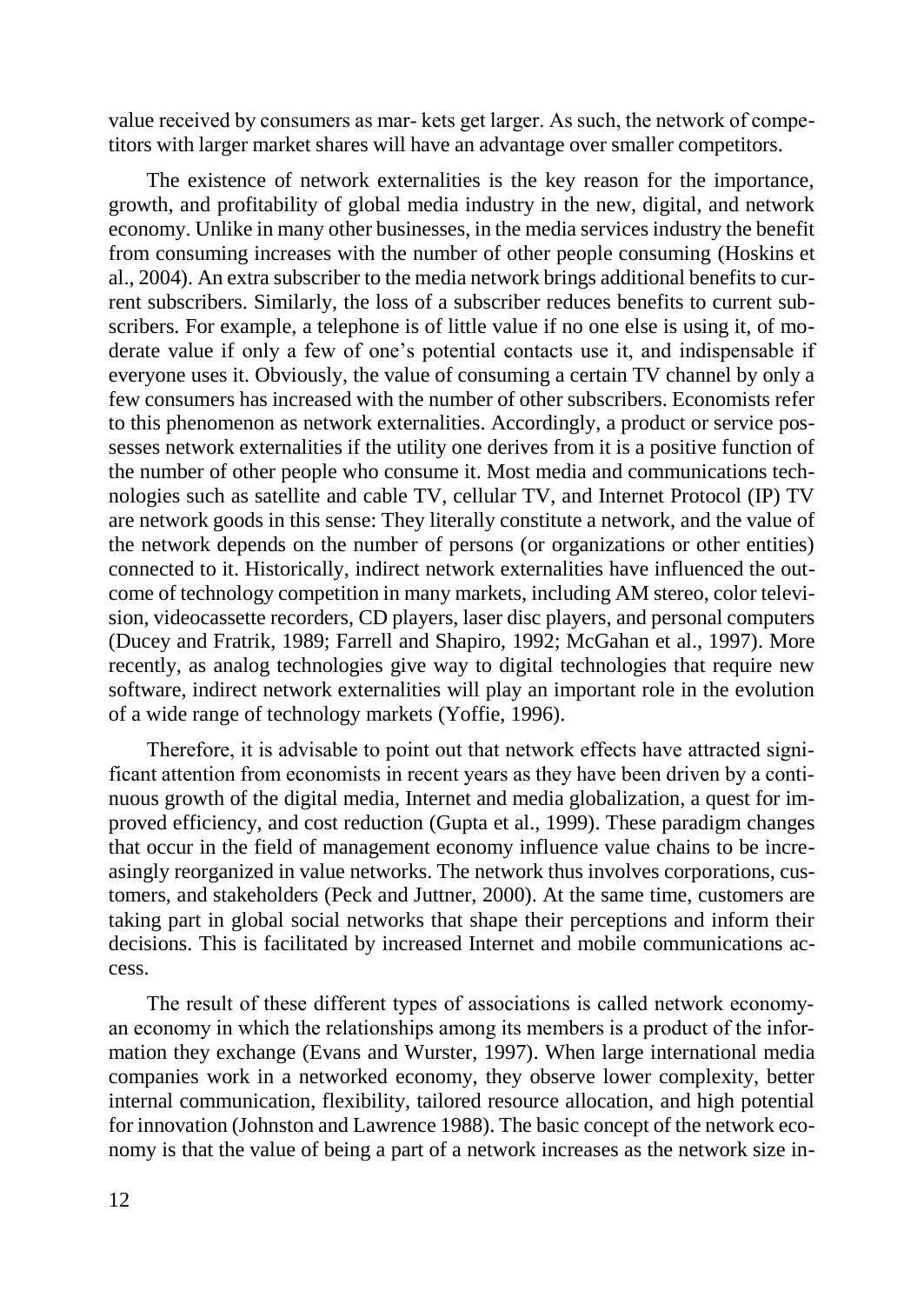creases (Lisboa, 2007). Metcalfe's rule states that the value of a network increases proportionally with the square of the number of its members (Cartwright, 2002; Shapiro and Varian, 1998).

In their fundamental study on the network economy, Shapiro and Varian described the rules that guide the dynamics of networks. They argued that it is necessary to achieve a critical mass in the network to grant positive feedback. They also explored the effects that a network is subject to such as network externalities and lock in. Network externalities and critical mass are considered crucial aspects when taking into account the whole network with its multiple stakeholders such as partners, customers, consumers, shareholders, employees, investors, regulatory sectors, governments, and so on (Foss et al., 2004).

However, media management and economics researchers in the mobile‐TV and IP TV industries have been slow to respond to the growing importance of network economies and externalities in new product and service adoption. For instance, most new product models in the management science literature assume that new products are autonomous and that the adoption of new products is not affected by the presence or absence of complementary products (Ibid.). These assumptions are being called into question in almost every durable product market in the network economy, where firms rarely act alone to create new products, and products rarely function in isolation (Shapiro and Varian, 1998).

#### **6. FEATURES OF TWO‐SIDED MARKETS**

Digital media services operate platforms that must attract two sides of a mar‐ ket that exhibit network externalities in order to succeed (Wallsten, 2007). This section analyses the main features of two-sided media markets by focusing on the nature of the externaliti- es involved. The author retains the same definition of the two‐sided market adopted by both Evans (2004) and Reisinger (2003). A market is said to be two-sided if at any point in time there are:

- two distinct groups of customers;
- the value obtained by one kind of customers increases with the number of the other kind of customers;
- an intermediary is necessary for internalizing the externalities created by one group for the other group (Cortade, 2006).

In his analysis "Antitrust, Two‐Sided Markets, and Platform Competition: The Case of the XM‐Sirius Merger", Walsten (2007) is right to point out that: "*a two‐ sided market is a market that requires a platform for different groups to interact and*  exhibits network externalities such that more participants from one group will *encou-rage additional participants from the other group*. *Platform providers must figure out how to attract a sufficient number of members of the different groups and*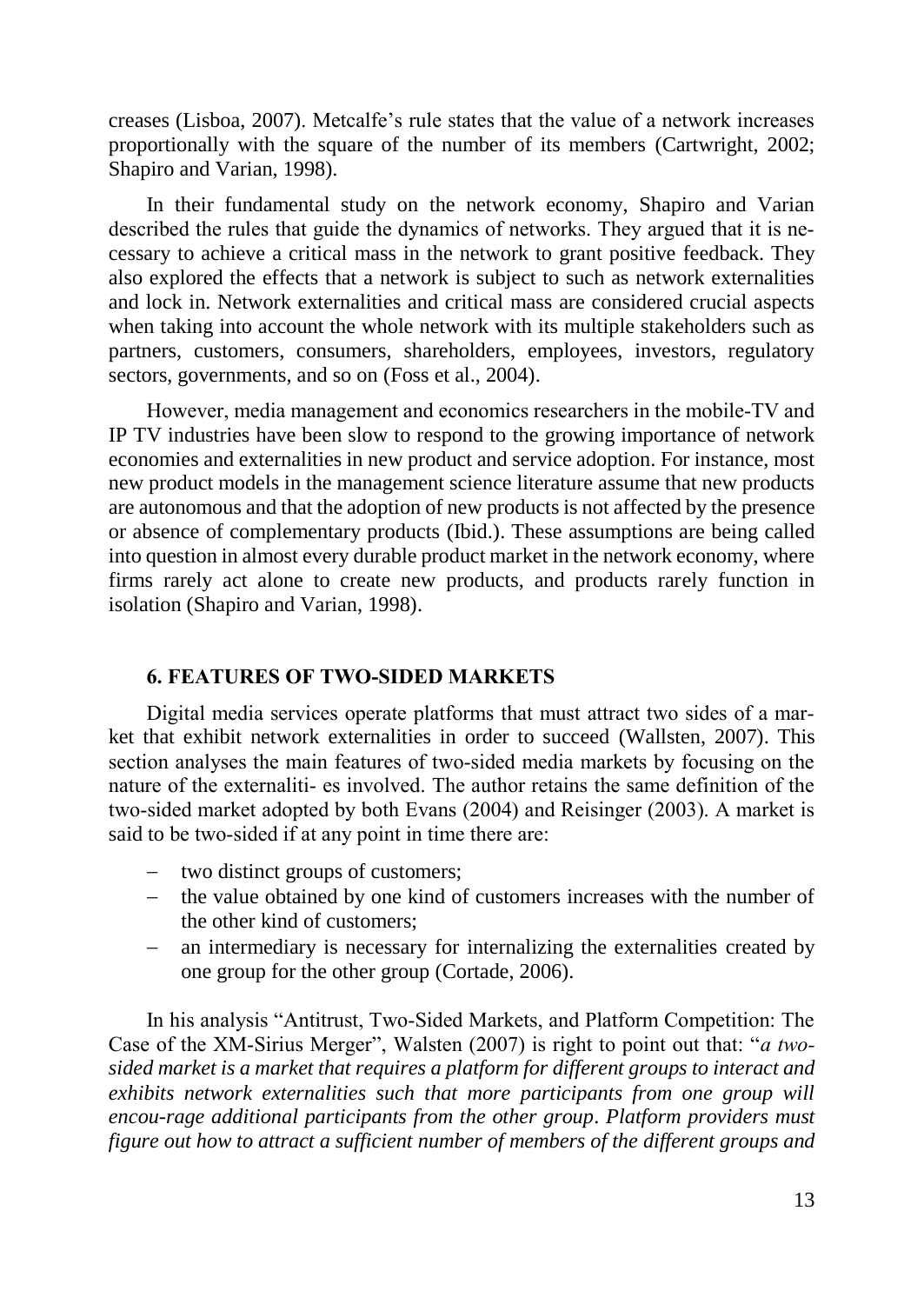*how to charge them in ways that will cover the costs of building and operating the platform. The difficulty in building a platform for a two‐sided market is the presence of network externalities. As explained above, the larger the number of participants from one side, the more incentive there will be for the other side to join, and vice versa*".

In addition, the author reinforces the opinion of Anderson and Gabszewicz (2006) who in their article "The media and advertising: a tale of two-sided markets" state that: "*the media industry sells a joint product to two different categories of buyers: the medium itself to advertisers, and the medium content to media consumers* (*readers, TV‐watchers, web‐surfers, etc*.)". Media firms thereby operate in two different industries and get their profits from both. The reason stems from the particular market interaction inherent in the commercial television market, which forms a leading example of a "*two-sided market*" with network externalities. In a two-sided market, two groups interact through an intermediary, or platform, that accounts for the externalities between the groups. In the media context, the platform is the broad‐ cast company (or companies) and the two interacting groups are advertisers and viewers. Advertisers like more viewers to receive their messages (Ibid.).

#### **7. IMPORTANCE OF MULTIHOMING AND COMPLEMENTORS**

However, there are specific situations in which some agents, in one or both sides of a two‐sided market, adopt more than one platform, so that interactions may occur through a series of alternative channels. This particular case is known as the multihoming and can be more easily observed when fixed costs of joining a platform are low or absent. Clearly, the presence of multihoming on one market side influences the degree of competition (Chakravorti and Roson, 2006). The competitive pressure will be stronger wherever a platform can get rid of its competitors, which occurs more easily where singlehoming prevails. As it has already been noticed, the instruments for the competitive fight are lower prices, or larger network volumes on the opposite market side (Ibid.).

Complementors is a term used to describe businesses that directly sell a pro‐ duct (or products) or service (or services) that complement the product or service of another company by adding value to mutual customers; for example, Intel and Microsoft (Pentium processors and Windows), or Microsoft & McAfee (Microsoft Windows & McAfee anti‐virus).

Moreover, a platform becomes more attractive to consumers as the number of its complementors increases (Carrillo and Tan, 2006). In media industry, platform competition results in a richer structure of interactions: the number of complementors in each platform affects pricing (and therefore profits) of both platforms and all complementors (Ibid.). Naturally, it also affects utility of all consumers. In the twosided markets the value of a platform for one side of the market increases with the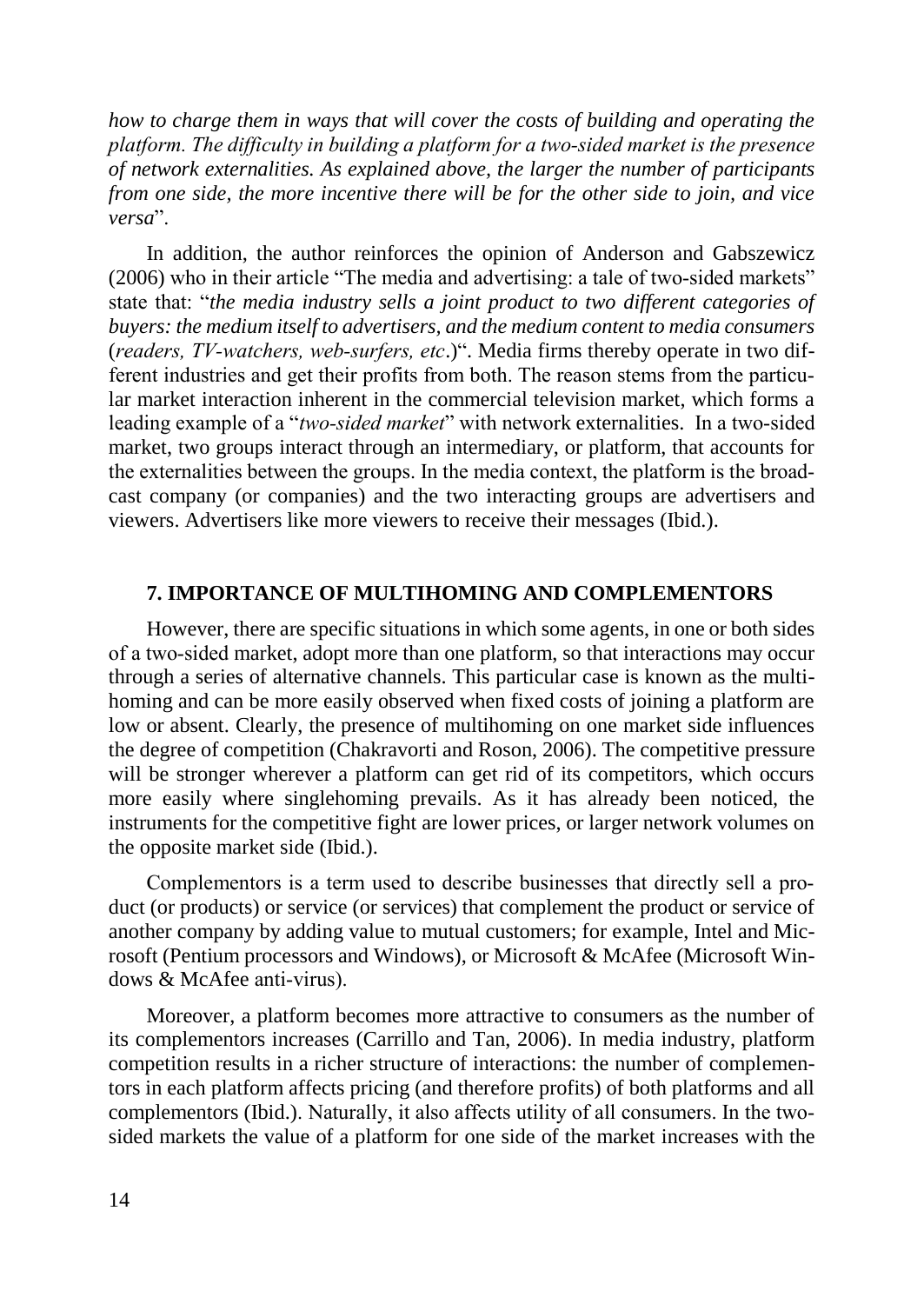number of players in the other side of the market that adhere to it. Therefore, the author argues that platforms and complementors always benefit from an increase in the number of complementors in their same platform. Brandenburger and Nalebuff in their influential book 'Co-opetition' point out that the more complements there are and the closer their relationship to the products supplied by the industry the greater the potential profit within the industry (Grant, 2002). Complementors therefore have the ability to raise barriers to entry if incumbent firms have already developed products that are compatible with the complementors' (Haberberg and Rieple, 2008).

# **8. ADVANTAGES OF NETWORK EXTERNALITIES ON MEDIA MARKETS (IP TV AND CELLULAR–MOBILE TV)**

Information, media, and communications products and services tend to predominantly define network industries. Accordingly, network economies will necessarily govern the ways that we build and exchange products and services in the information, media, and communications sectors (business and industry). Unlike with traditional cable and satellite TV, the global media market is not saturated with products and services relating to IP TV and cellular–mobile TV. As such, these two types of media are more effectively positioned to utilize the benefits of network externalities.

In addition, the main advantage of IP TV, Internet, and cellular-mobile TV over other media such as newspapers, radio, and TV is that they are not one‐way, but rather two-way, mediums of communication. Their content can be efficiently accessed, distributed, as well as customized and repurposed to suit individual consumers' needs and preferences. Because of the fact that it can be efficiently accessed, Internet takes advantage of "locational monopolies," which represents the monopoly from being physically close to the customers (Jansen, 2006).

#### **9. STRATEGIC AND COMPETITIVE ADVANTAGE OF IPTV**

There are several advantages to IPTV, including Interactivity, Video-on-Demand (VoD), better compression technologies, and triple play efficiencies. Other advantages include content recommendation, better program guides and greater personalization/tailored advertising (Ashun, 2008). Moreover, IPTV's long-term competitive advantage against the cable industry is the ability to segment advertising.

The Targeted Advertising function distributes advertisements to be broadcast to end‐users in line with profile and viewing preferences. This function can maximize the effect of an advertisement, more effectively reaching the advertised product's target audience increasing advertising revenue potential. It also benefits end-users as advertisements are more in line with their interests and view preferences. Together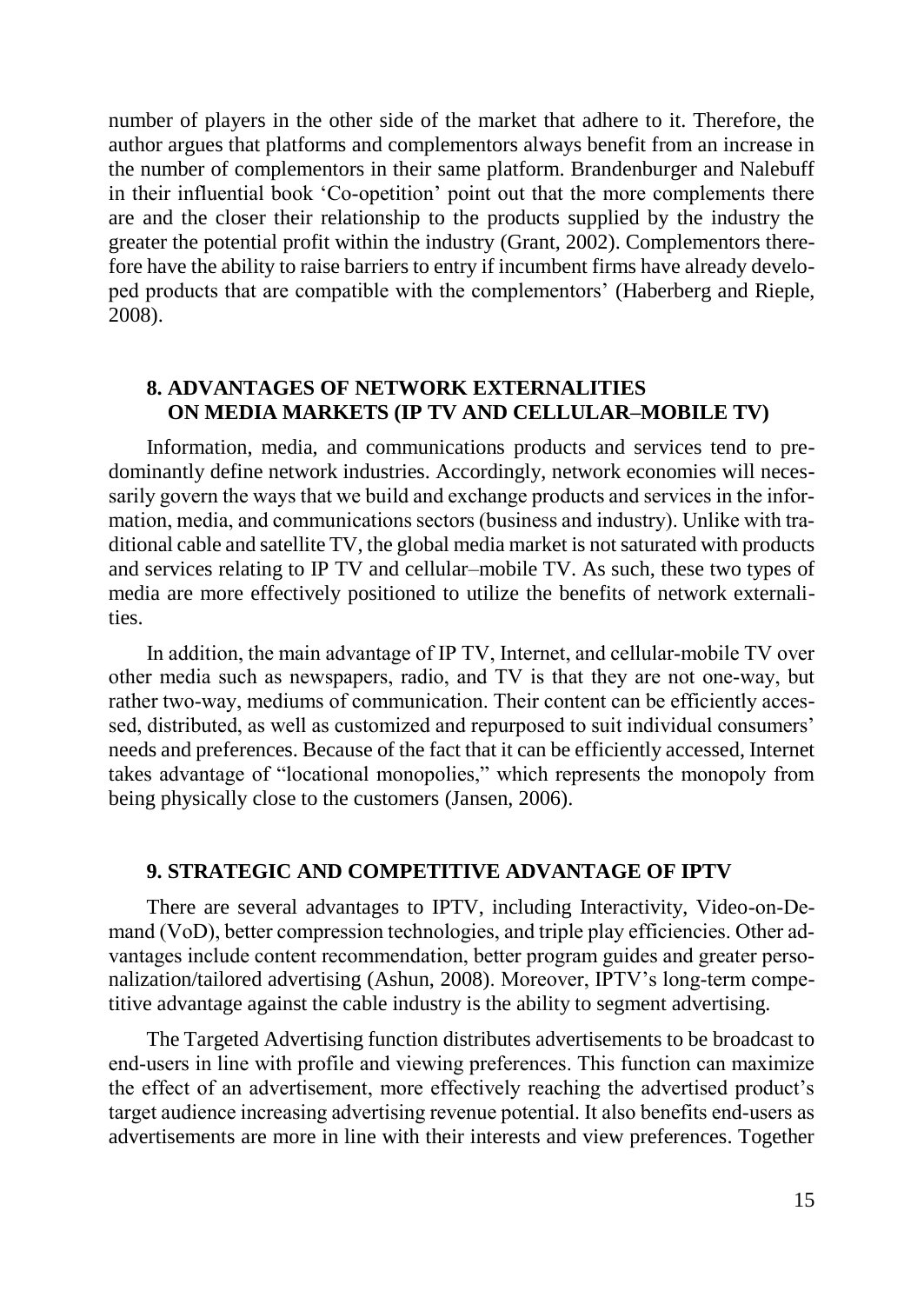with VoD and Content Recommendation, Targeted Advertising enhances the value of IPTV as a media.

In terms of the content recommendation it is important to point out that without help, audiences find it challenging to explore and consume the vast amount of content available for viewing and purchase. IPTV's recommendation engine creates a recommendation list from the end-user's profile information such as gender, age group and marital status and viewing histories accumulated in the VoD server. The recommendation server utilizes the "*experience, recommend and feedback*" paradigm to optimize its recommendations. This platform has the potential to strengthen the linkage between the IPTV service and other product and service lines such as e‐ commerce. It is advisable to point out that quality, consistency and the safe environment of the IPTV service with the walled garden (main navigation page) at its center should in fact be presented as a core differentiator by IPTV operators. Ease of use is another important factor, both in terms of the consumer being presented with content‐ on‐a‐plate rather than having to go out and search for it, and in terms of the actual technology set up in the home.

IPTV provides two‐way capabilities, lacked by traditional TV distribution tec‐ hnologies. Interactive television allows for data to be sent back to the TV service provider, which can be used in many ways ‐ such as altering what you are watching (eg: switching camera angles or changing commentators on a sporting event), requesting more information (eg: interactive news, or advertising), or for statistics.

As IPTV supports point-to-point distribution it allows each viewer to view individual broadcast streams (VoD, or Video on Demand). This enables stream control (pause, wind/rewind etc.) and a broad selection of programming. Also, VoD can emulate Digital Video Recorders (DVR), such as TiVo, and may also allow the download of programs to a hard disk for local control. This one‐to‐one interactive relation‐ ship/program and content delivery means that a viewer has the capability to pause, rewind or skip through a program under their direct control without affecting other viewers in different locations. The flexibility afforded by this one‐to‐ one relationship extends far beyond the control of broadcast programming. Most basic IPTV systems offer compelling interactive services such as on‐demand movies and special interest channels. This implies that consumers can watch what they want to watch, when they want to watch it.

In addition, there are at least twelve key components in which IPTV outper‐ forms other rival TV platforms (digital terrestrial, cable or satellite). These segments include:

- Better internet infrastructure;
- Increase in broadband speeds;
- Better compression technology;
- High broadband penetration world-wide;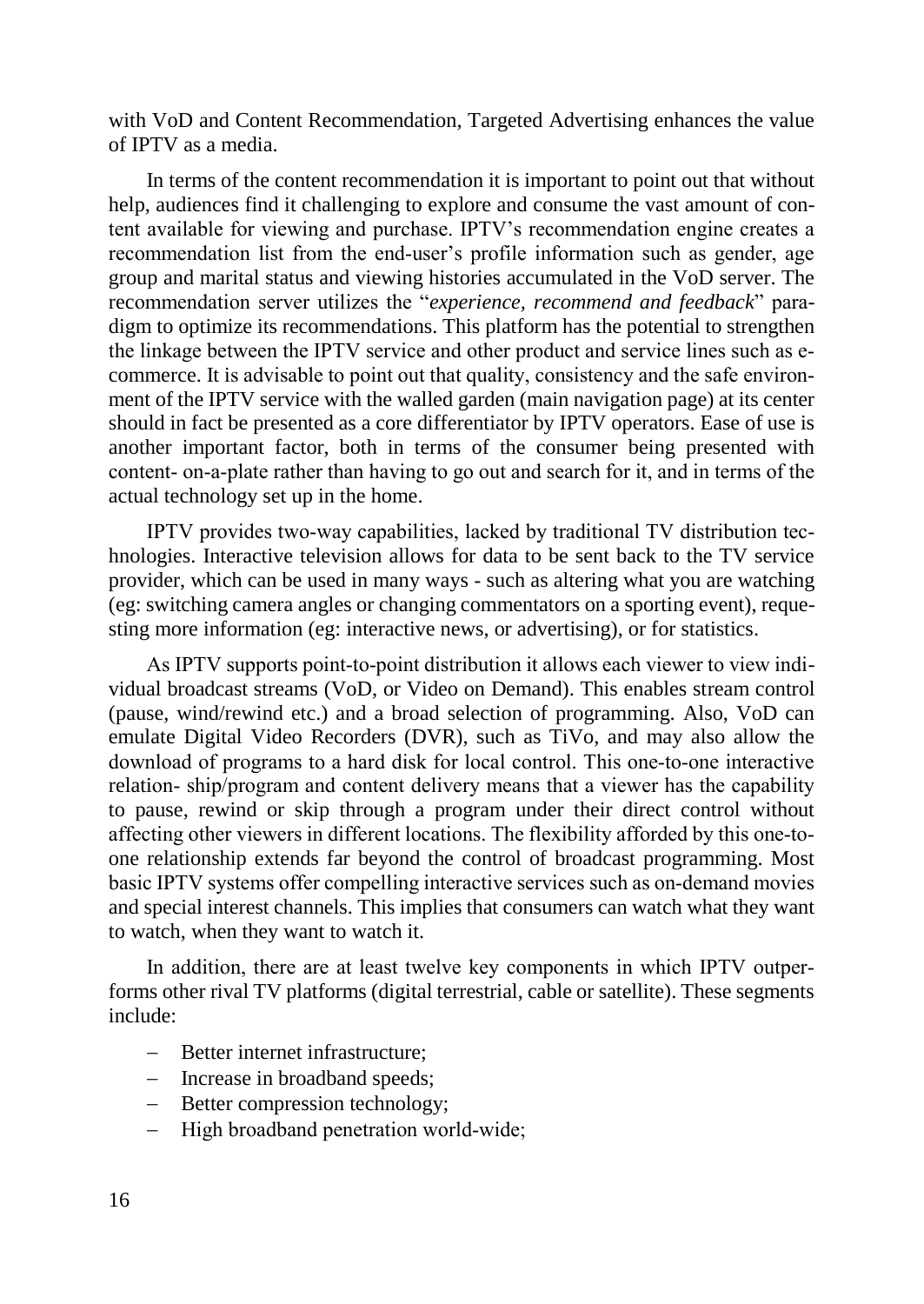- Increased high quality content;
- Positive support from ma-jor telcos;
- Better interactive appli-cations;
- Advances in video-on-demand storage capabilities;
- The development of Secure Conditional Access/DRM solutions for IPTV;
- Next generation, intelligent IPTV set top boxes;
- Better bundling and media diversification strategies;
- Effective application of the ''triple play'' and a two‐sided market structure.

#### **10. THE MAIN BENEFITS OF MOBILE TV**

The main benefits that will improve the potential growth of mobile TV industry include: strong brand infrastructure, targeted services, changing market landscape, Upgrading of 3.9G/4G networks (Korhonen, 2009), new content formats, targeted advertising, personalized content programming and presentation, as well as improved customer relations.

In addition, Mobile TV enables much more personalized and enriched communications between end users and service providers which represents a step change in terms of marketing effectiveness. This enables stakeholders to communicate with their audience on a more individual level.

#### **10.1 Benefits for End Users**

Mobile TV allows end users to consume TV or radio in any place at any time. As such, end users are no longer restricted to their homes to access their favorite TV programmes. They could buy content or products without being at home or in a shopping mall, deciding to buy now and consume later. This richer and more diverse content or information enables better time management, even when they are away from the home or office. They will benefit from "long tail" economics through access to niche content delivered over an almost limitless range of TV channels compared with analogue TV and radio broadcast services.

#### **10.2 Benefits for Mobile Operators**

The main benefit for mobile TV operators is the concept of an identifiable and addressable user that is inherent to a mobile network. Such a user is authenticated by default, has ubiquitous access and can conduct transactions over networks with acceptable latencies via mobile TV click‐through requests. Furthermore, the user can connect directly to mobile web services, provided either by the mobile operator or other service providers, potentially fully synchronized with on‐air TV programmes.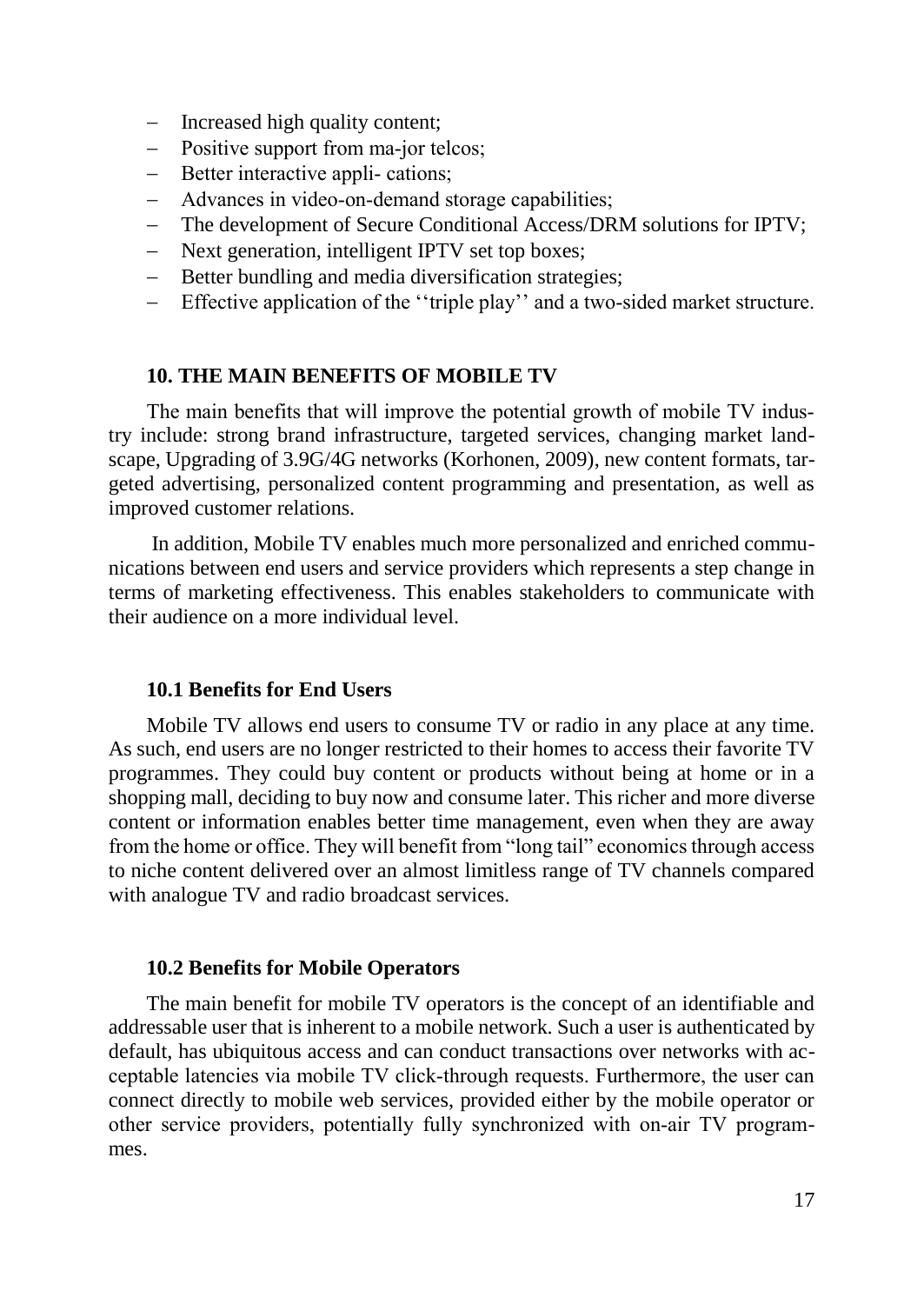The opportunities for mobile operators to drive the interactive TV market are substantially larger as a result of this greater personalization and faster user interacti‐ on. The VTT study of mobile television clearly indicated that mobile device is in many respects, better suited to interactive applications than normal television (Sodergard, 2003). In addition, as mobile operators have recognized service portfolios through their mobile ser‐ vice delivery platforms they can act as a service provider for interactive services, as a service distributor or can manage hosted products for 3rd parties (such as commerci‐ als and advertising).

#### **10.3 Benefits for Broadcast Operators**

Prior to intensive and expanding global competition in the field of media and telecommunications, broadcasters are constantly looking for innovative content for‐ mats and services to deliver new opportunities for revenue and long term customer retention. Mobile TV provides broadcasters with opportunities for personal targeting - Mobile TV click-through concepts. This new opportunity opens up the potential of cooperation between operators and broadcasters based on appropriate ecosystems and business models. Mobile TV will aid broadcasters to strengthen their relations with specific target segments such as young users and early adopters of web-based technologies by leveraging their existing brands through new delivery channels and content formats relations (Mobile TV UMTSF/GSMA Joint Work Group, ...).

#### **10.4 Benefits for Other Industries**

Mobile TV opens up new opportunities for many industries either 'adjacent to' or 'distant from' mobile multimedia (Ibid.). Manufacturers and suppliers of handsets, platforms, broadcast systems, content editing and distribution systems, customer relations centers, billing and IT systems, advertising agencies, IPR and rights owners could all benefit from wider distribution of their products and services. Rights owners are pushing for greater control over the distribution of their creative output. The return path of mobile TV could help by introducing DRM.

Local channels or shops could benefit from more effective broadcast adverti‐ sing using the personalization or the regional broadcasting capability of mobile TV. However, advertising markets are based on audience and cannot by themselves justify the investment in new broadcasting networks or systems. Without an audience, advertisers are not interested.

'Adjacent' industries include the traditional TV broadcasters, content creators and content aggregators. These industries will benefit greatly from the wider introduction of mobile TV, although achieving the required mass audience will take some time. New cooperation opportunities will arise between stakeholders such as diffe-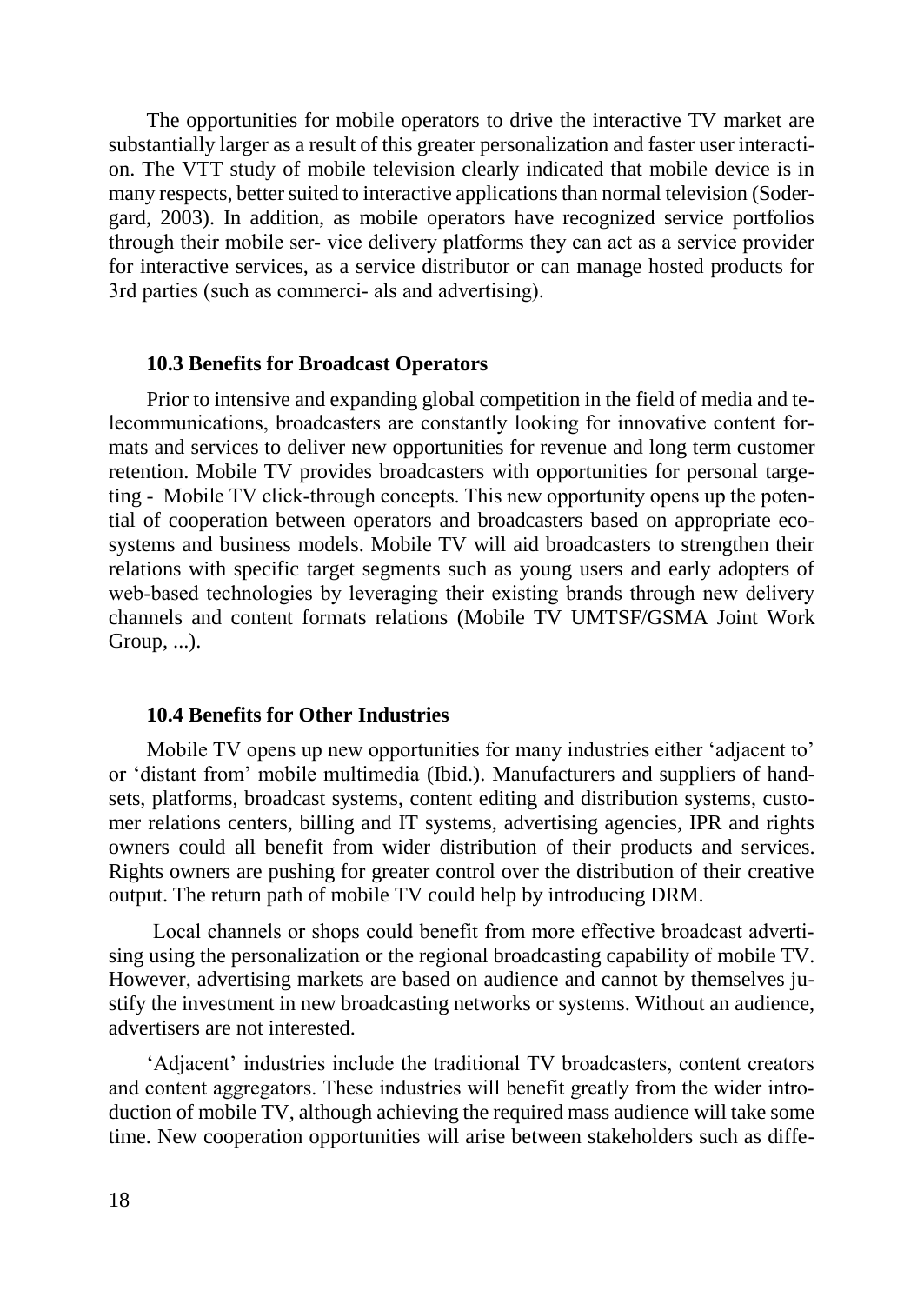rent multimedia providers, broadcasters, mobile operators and IPTV service providers. Collaboration between these individual parties will open up opportunities for new mobile broadcast services and strengthen the interaction between user and service provider as well as between service providers themselves. Some 'distant' industries currently not participating in the traditional TV value chain will grab the new opportunities offered by mobile TV. Such companies might specialize in electronic service guides for mobile TV or be 'TV‐commerce companies' leveraging the click‐through capabilities of the mobile TV ecosystem. Special mobile TV related web-based companies will be just one click away from TV programmes shown on a handset. In the more 'distant' industries, the advertising value chain from creative through to production will also benefit from the fundamental differences between the mobile community needs and the traditional time‐based and homebound captive terrestrial TV market. This will increase the interactivity and impulse 'buy now' opportunities closely linked to the more interesting segmentation profiles of mobile users. Further 'distant' industry opportunities include opportunities for players in the nascent mobile commerce market through the creation and development of key partnerships or financial outsourcing arrangements. These players will benefit from the provision of mobile shopping TV, combining TV with mobile premium content offers such as the downlo‐ ad of additional content, ring‐tones, logos, trailers or clips (Ibid.).

#### **11. BARRIERS TO THE USE OF MOBILE TV**

The main barriers facing a more rapid development of the mobile TV are: - Conflicting broadcast mobile TV standards: DVB‐H, DMB, MediaFLO, 1seg, MBMS, TDtv, CMMB, TMMB, DMB‐T/H, CDMB, CMB and ATSC‐M/H.

- Battery life
- $-$  Image quality
- Lack of content
- Consumer disinterest
- Government regulation

#### **11.1 Conflicting broadcast mobile TV standards**

The absence of single, universal and standardized digital TV broadcast format and bandwidth for Mobile TV causes inefficient interoperability between devices, creating a limited market and application of services development. Presently there are four major DTV handset standards in use: ISDB‐T (Japan); DVB‐H (Europe and US), DMBX (Korea) and MediaFLO (US). The clear standards winners will be those DTV handset standards that are open and non-propriety.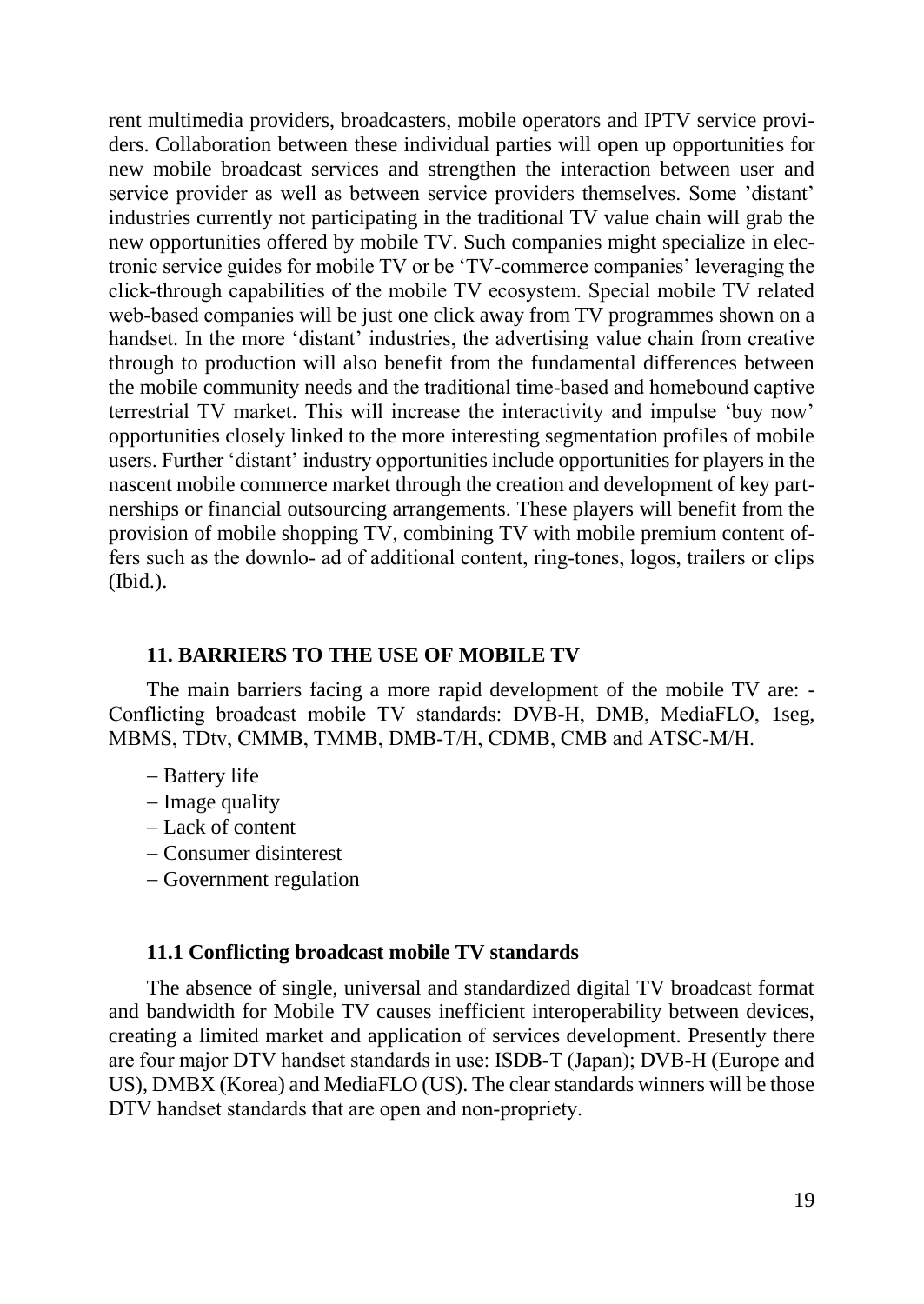#### **11.2 Battery life**

The most important feature to realize about the difference between mobile TV and digital TV is that with digital TV at home, an end user got an unlimited power supply, which is quite handy. But TV screens are notoriously power hungry. In mobile versions the backlight and speaker will need to be on throughout the programme. Watching Mobile TV is a significant drain for the mobile phone's battery. Most of current tuners for digital TV sets predominantly do not offer the low battery consumption required to give users the battery life they expect in a mobile phone (*Texas Instruments White Paper*, 2005). The additional processing power needed for live broadcast TV will also affect power consumption and must be taken into account. However, battery life is presently less of an issue in the home context where the device can either be docked in a charging cradle or connected to the nearest available power socket (Chipchase et al., 2005).

#### **11.3 Image Quality**

Although the image resolution is a central concern for all actors involved in the field of mobile TV (device manufacturers, users, content distributors and content producers), the image quality on Mobile TV is still not comparable to traditional TV set (Knoche et al., 2006). Wireless carriers hope that the faster 4G network will improve image quality and lead to more content–such as movies, news clips, real– time sports, mini-soap operas and full-length TV programs-thus driving demand. Video quality depends on several factors, including the quality of the phone and the network that it is sent over. Presently, on a 3G cellular network, video runs at 15 frames per second, while regular broadcast television runs at 30 frames per second.

The phone itself can also determine the quality of the video. The more processing power available in the device, the better the video will look. However, where TV images are concerned, the general studies conducted suggest that 'the bigger is the better'. This clearly presents a challenge to mobile TV where there is a trade‐off between the screen size and the portability of the device (Ibid.).

#### **12. GLOBAL TRENDS IN MOBILE TV – FURTHER RESEARCH**

In order to fully leverage the concepts of dual markets and network externali‐ ties, mobile TV and IPTV industry leaders might consider option of converging digitally their content production and services. The model of digital convergence between Mobile TV and IPTV business should be dominantly based on the following factors: convergence of networking interface and interoperability path, integration of services and re‐purposing of content distribution, timely facilitation of content transfer from mobile TV to IPTV, common program production and formatting,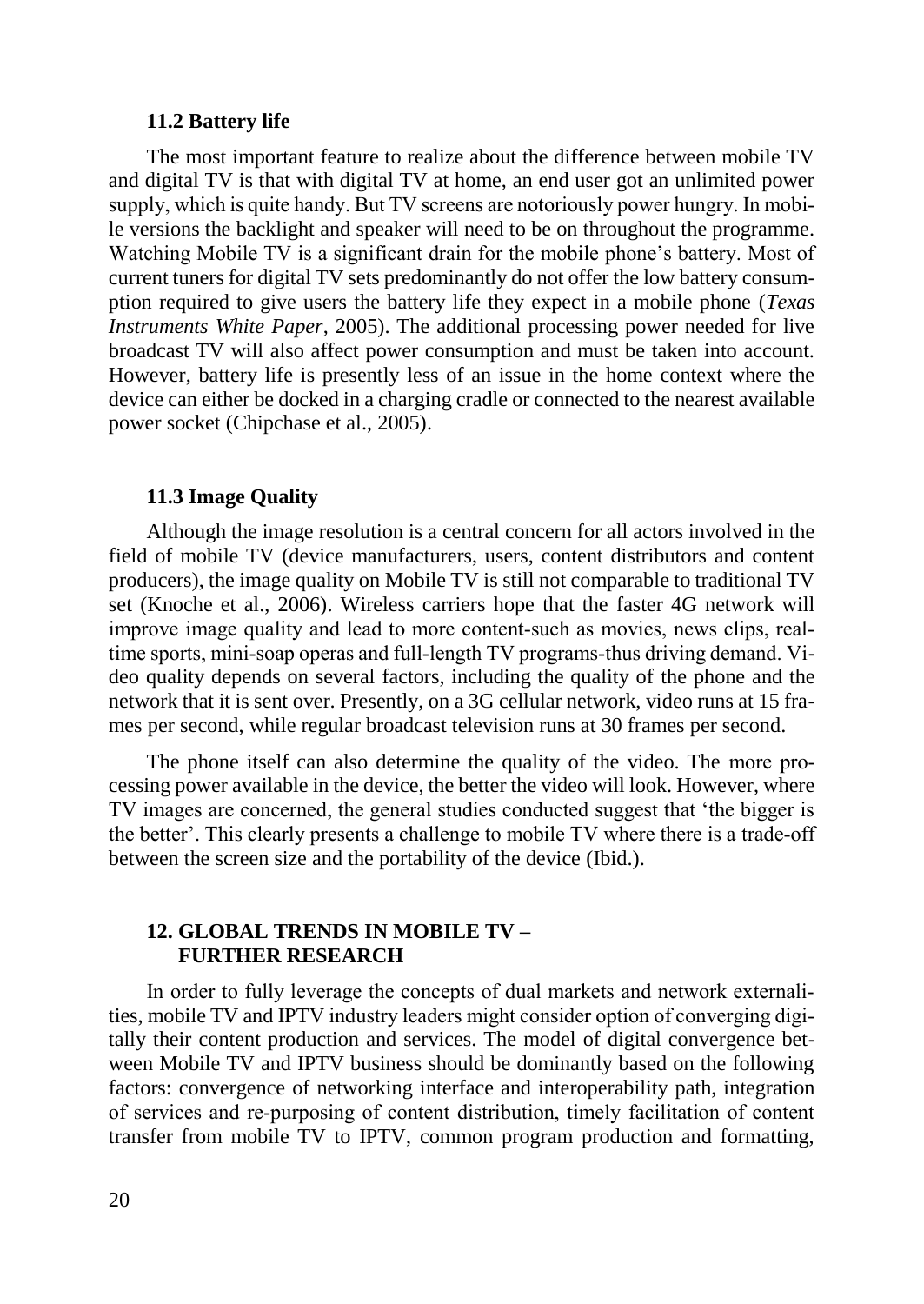cross‐platform pro‐ file access and billing, cross‐platform content access, PC access to IPTV and MTV (Mobile TV) and Transferring program from IPTV to mobile TV.

#### **CONCLUDING REMARKS**

In this paper the author proposes a new paradigm shift in digital media economy by adopting the role of the economies of aggregation. As such, the author argues that in order to position effectively global media industry and business in highly competitive and volatile market, it is necessary for international corporations to provide a holistic response that regards economics as a set of mutually interactive aggregate segments. As such, it is advisable to adopt innovative approach in emphasizing the economies of aggregation that feature the Triple‐ and Quadruple‐Play Bundling Strategies, Two‐Sided markets, Complementors and Network Externalities.

The author empirically proves the validity for IPTV and Mobile TV market growth by calculating the projected number of worldwide users from 2009 to 2015 based on the analysis of nineteen leading international research and consulting agencies (In Stat Research, Datamonitor Research, Inofonetics Research, RNCOS, Informa Telecoms and Media, Juniper Research, McKinsey Research, etc). The figures show an increase of Mobile TV subscribers from 2009 to 2015 for approximately 242% (78.5 to 190 millions). On the other hand, the research shows an increase of IPTV subscribers from 2009 to 2013 for 202% (42.2 to 85.5 millions).

In addition, the author argues that the digital switchover, the untapped market of new broadband and mobile/cellular technologies, combination of near ubiquitous broadband access, increasing digital convergence, lower equipment costs and home networking, competitive pressure among cable, satellite and telecom operators,consumer familiarity with a 'pull medium' – cellular phone and the Internet, all point to a rapidly developing market for both IPTV and Mobile TV.

Accordingly, the network externalities and two‐sided markets provide inter‐ national media companies with the opportunity to deliver bundled triple play services with a common infrastructure and a common user experience in order to maximize revenue and maintain customer loyalty. The effect of Two‐Sided markets and network externalities will help media companies to attain the economies of scale needed to le‐ verage the creative content and technology.

In addition, the digital convergence of mobile TV and IPTV will extend positive effects of network externalities and provide international media companies with valuable models of content re-purposing and related media diversification. This is particularly true if we take into consideration that only 1.8% of all mobile phone users worldwide that are presently estimated at 3.3 billion are Mobile TV subscribers. On the other hand, only 2.2% of all TV users worldwide (currently estimated at 1 billion) are IPTV subscribers.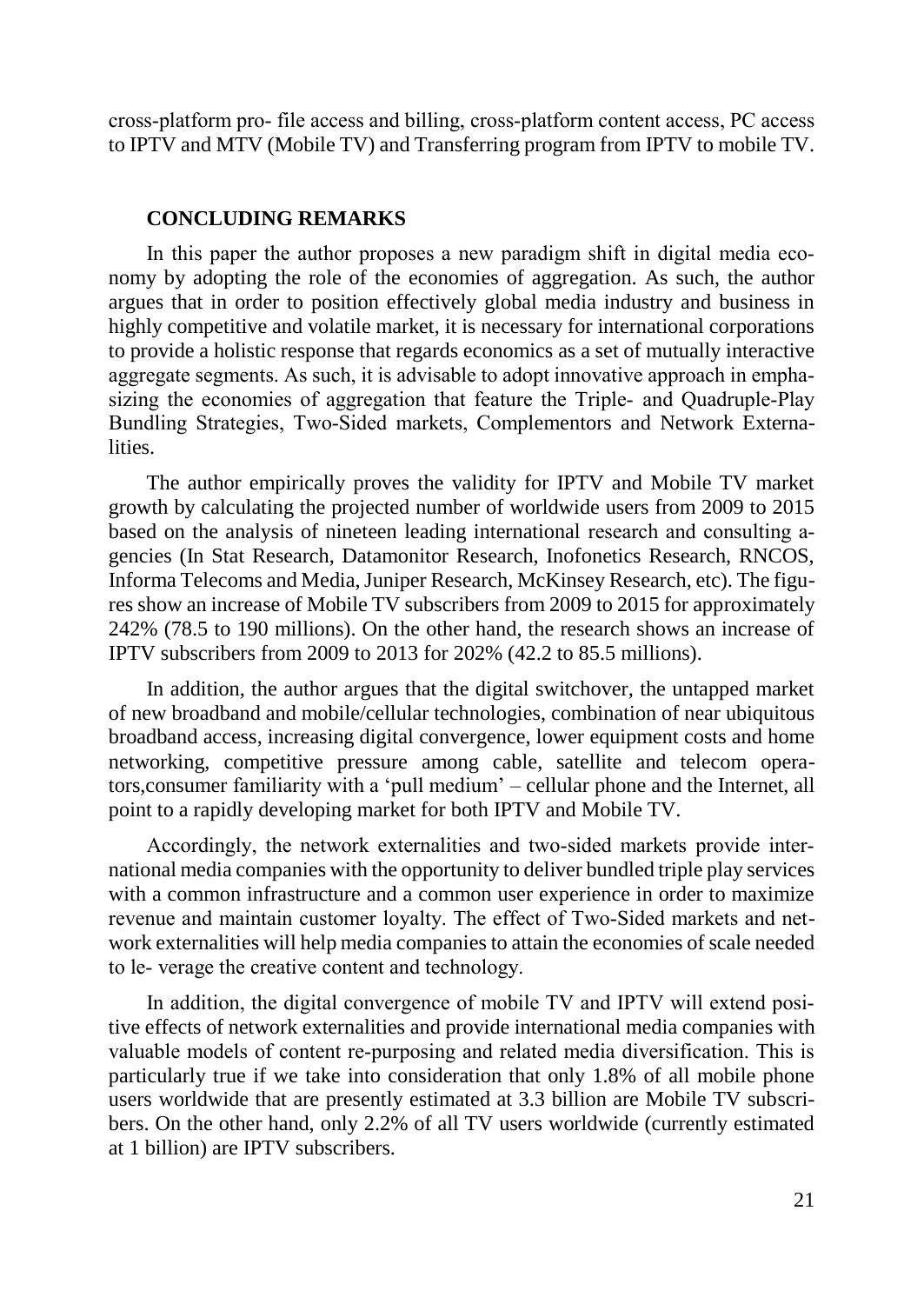#### **BIBLIOGRAPHY**

- Anderson, S. P., Gabszewicz, J. J.  $(2006)$ , The media and advertising: a tale of twosided markets in Victor Ginsburgh and David Throsby", *Handbook of Cultural E‐ conomics*,Elsevier Science, North‐Holland Publishing company, Chapter 18, pp. 567‐ 614.
- Ashun, P. (2008), *IPTV Overview. Future Media & Technology: Keeping the BBC relevant in the digital world*, BBC, Presentation.
- Bakos, Y., Brynjolfsson, E. (2000), "Bundling and competition of information goods on the Internet", *Marketing Science*, Vol. 19, pp. 63–82.
- Baranes, E. (2006), "Bundling and collusion in communications markets", *Working Paper*, No. 06–17, NET Institute.
- Barrett, C. B., Yang, Y. N. (2001), "Rational incompatibility with international product standards", *Journal of International Economics*, Vol. 54, pp. 171-191.
- Carbajo, J., de Meza, D., Seidmann, D. J. (1990), "A strategic motivation for commodity bundling", Journal of Industrial Economics, Vol. 38, pp. 283–298.
- Carrillo, J. D., Tan, G. (2006), "Platform Competition: The Role of Multi-homing and Complementors", *Working Paper,* #06‐30 October, The Networks, Electronic Commerce, and Telecommunications ("NET") Institute.
- Cartwright, P. A.  $(2002)$ , "Only converge: Networks and connec-tivity in the information economy", *Business Strategy Review*, Vol. 13, No. 2, pp. 59‐64.
- Chakravorti, S. Roson, R. (2006), "Two-Sided Markets: The Case Payment Networks", *Review of Network Economics*, Vol. 5, Issue 1, pp. 118‐143.
- Chen, Y. (1997), "Equilibrium product bundling", *Journal of Business*, pp. 85-103.
- Chipchase, J., Yanqing, C., Jung. Y. (2005), "Personal Television: A Qualitative Study of Mobile TV Users in South Korea", Research paper sponsored by The Nokia Research Center, Mobile HCI Group. http://research .nokia.com/people/ jan chipchase/PersonalTV MobileTV. pdf
- Compaine, B., Gomery, D. (2000), *Who owns the media*?, Lawrence Erlbaum Associates, Inc., Mahwah, New Jork.
- Cortade, T. A. (2006), "A Strategic Guide on Two-Sided Markets Applied to the ISP Market", *MPRA Paper*, No. 61 (2), pp. 193‐208.
- Ducey, R. V., Fratrik, M. R. (1989), "Broadcasting industry response to new technologies", *Journal of Media Economics*, Vol. 2, pp. 67-86.
- Economides, N. (1996), "The economics of networks", *International Journal of Industrial Organization*, Vol. 14, pp. 673-699.
- Economides, N. (1996q), "Network externalities, complementarities, and invitations to enter", *European Journal of Political Economy*, Vol. 12, pp. 211-233.
- Evans D. S., (2004), "The antitrust economics of two-sided markets", *Yale Journal on Regulation*, Vol. 2, pp. 325‐382.
- Evans, P. B., Wurster, T. S. (1997), "Strategy and the new economics of information", *Harvard Business Review*, Vol. 75, No. 5, pp. 70-82.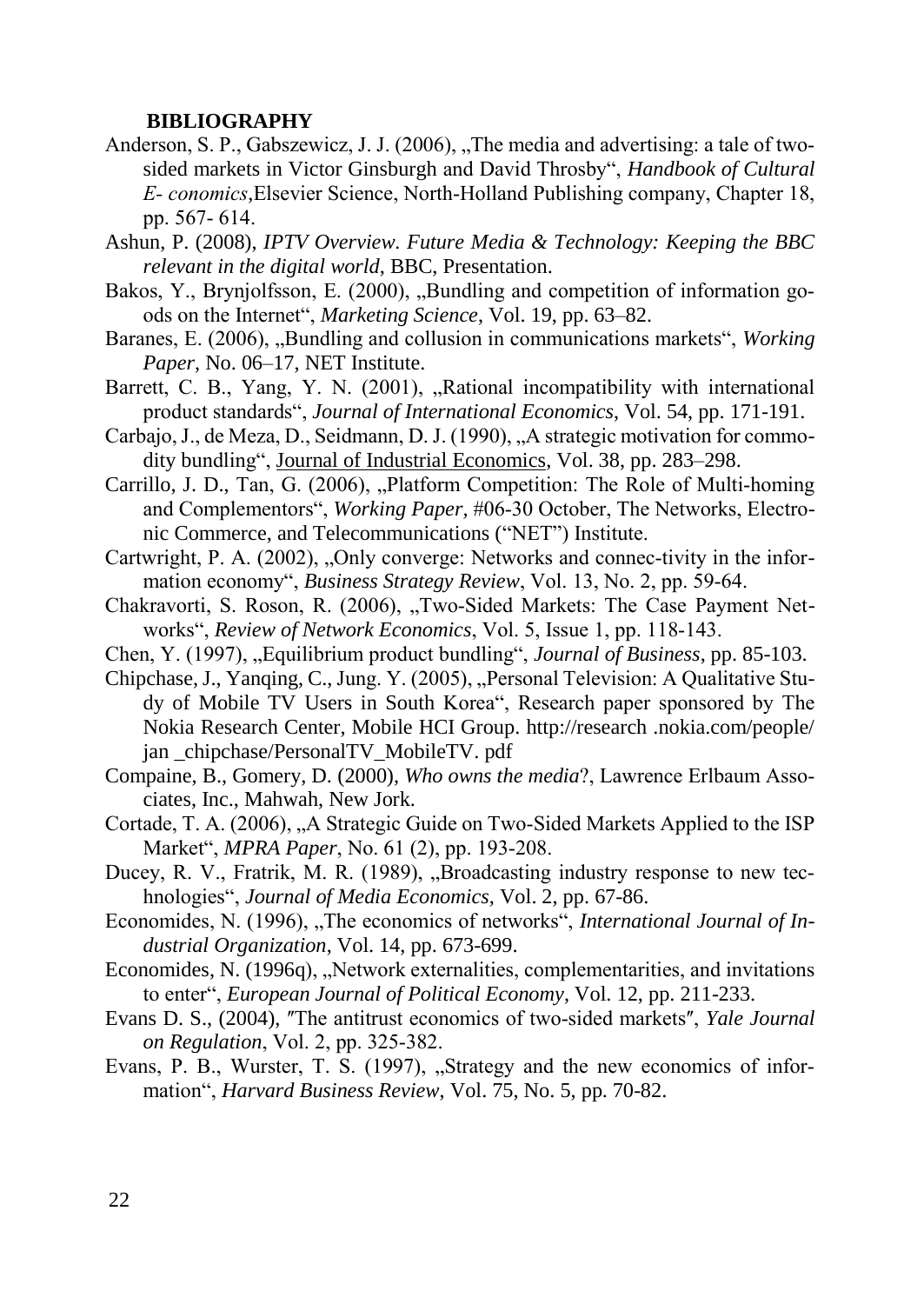- Farrell, J., Shapiro, C. (1992), "Standard setting in high-definition television" in M. N. Baily & C. Winston (Eds.), *Brookings papers on economic activity*, Brookings Institute, Washington, DC.
- Foss, N. J., Kristensen, T., Wilke, R. (2004), "Corporate communication in the emerging network economy: A provider of common knowledge", *Corporate Communications: An International Journal*, Vol. 9, pp. 43-49.
- Grant, R. M., (2002), *Contemporary Strategy Analysis*, Fifth Ed., Wiley, John & Sons, Incorporated.
- Grant, R. M. (2008), *Contemporary Strategy Analysis*, Blackwell, Oxford, England.
- Gupta, S., Jain, D. C., Sawhney, M. S. (1999), "Modeling the evolution of markets with indirect network externalities: An application to digital television", *Marketing Science*, Vol. 18, p. 396–416.
- Haberberg, A., Rieple, A. (2008), *Strategic Management*, Oxford University Press, Oxford.
- Harris, C., Harris, C.M. (2002), *Hyperinnovation: Multidimensional Enterprise in the Connected Economy*, Palgrave Macmillan.
- Hoskins, C., McFadyen, S., Finn, A. (2004), *Media economics: Applying economics to new and traditional media*, Sage, Beverly Hills.
- Jansen, D.W. (2006), *The new economy and beyond*, Edward Elgar Publishing, Incorporated, Cheltenham, England.
- Johnston, R., Lawrence, P. R. (1988), "Beyond vertical integration The rise of the value adding partnership", *Harvard Business Review*, Vol. 66, No. 4, pp. 94– 101.
- Katz, M. L., Shapiro, C. (1994), "Systems competition and network effects", *Journal of Economic Perspectives*, Vol. 8, No. 2, pp. 93-115.
- Kikuchi, T., Kobayashi, C. (2007), "Network effects and the impact of trade liberalization", *Economics Bulletin*, Vol. 6, No. 4, pp. 1-7.
- Knoche, H., McCarthy, J., Sasse, A. (2006), "A close-up on Mobile TV: The effect of low resolutions on shot types" in *Proceedings of The 4th European Conference on Interactive Television*, ELTRUN‐AUEB, Greece, pp. 359‐367.
- Korhonen, J. (2009), *Mobile TV – A New battle of Standards, Cantlab Wireless Limited*, Cambridge, U.K.
- Le Bas, C., Latham, W. R. (2005), *The Economics of Persistent Innovation*, Springer‐ Verlag New York, LLC.
- Lisboa, J. (2007), *Network marketing*, Unpublished doctoral thesis, Cranfield School of Management. Bedford, Bedfordshire, United Kingdom.
- McGahan, A., Vadasz, L. L., Yoffie, D. B. (1997), "Creating value and setting standards: The lessons of consumer electronics for personal digital assistants", in D. B. Yoffie (Ed.), *Competing in the age of digital convergence*, HBS Press, Boston.
- McMeekin, A., Wals, V., Green, K., Tomlinson. M. (2002), *Innovation By Demand: An Interdisciplinary Approach to the Study of Demand and Its Role in Innovation*, Manchester University Press.